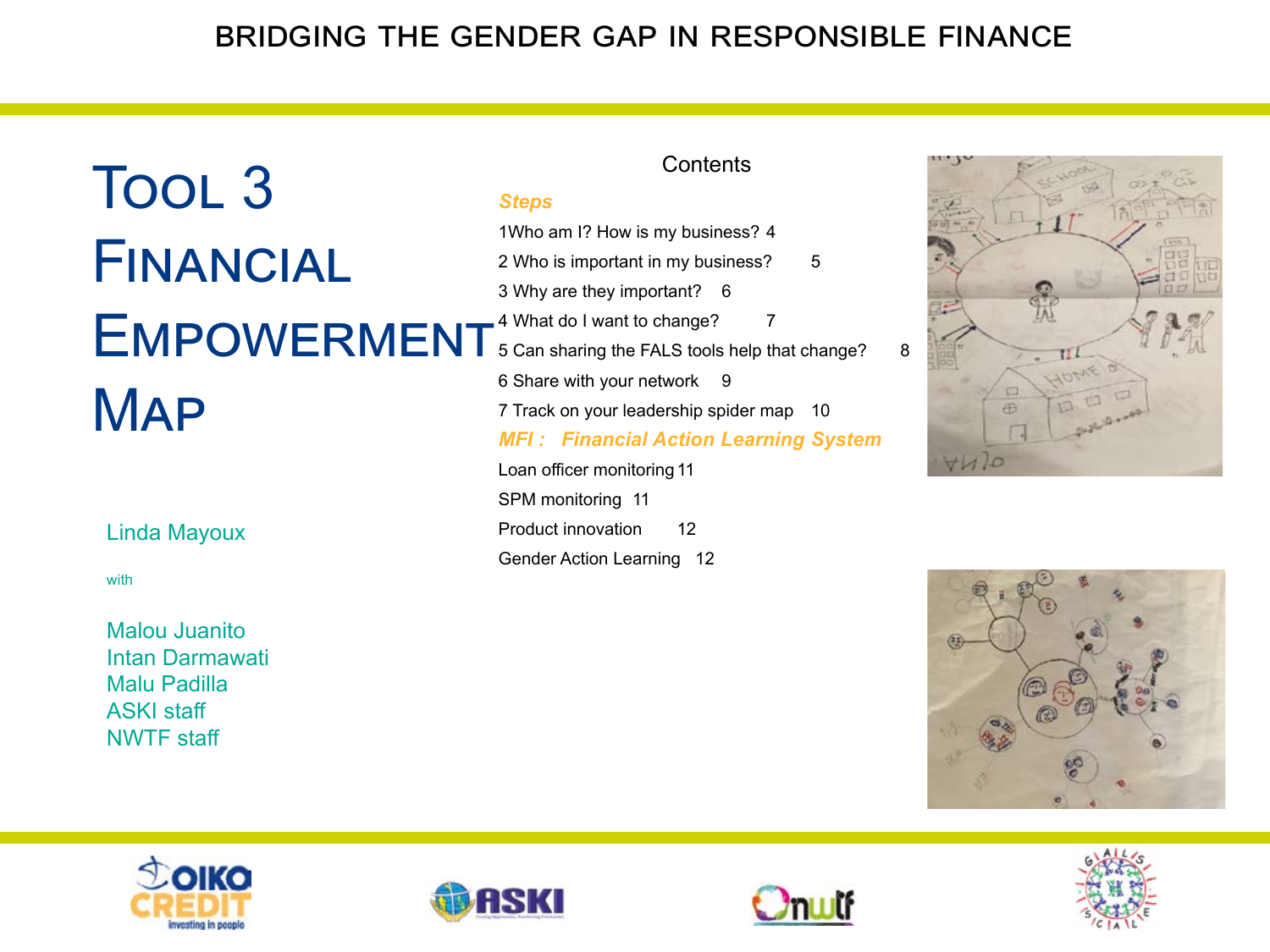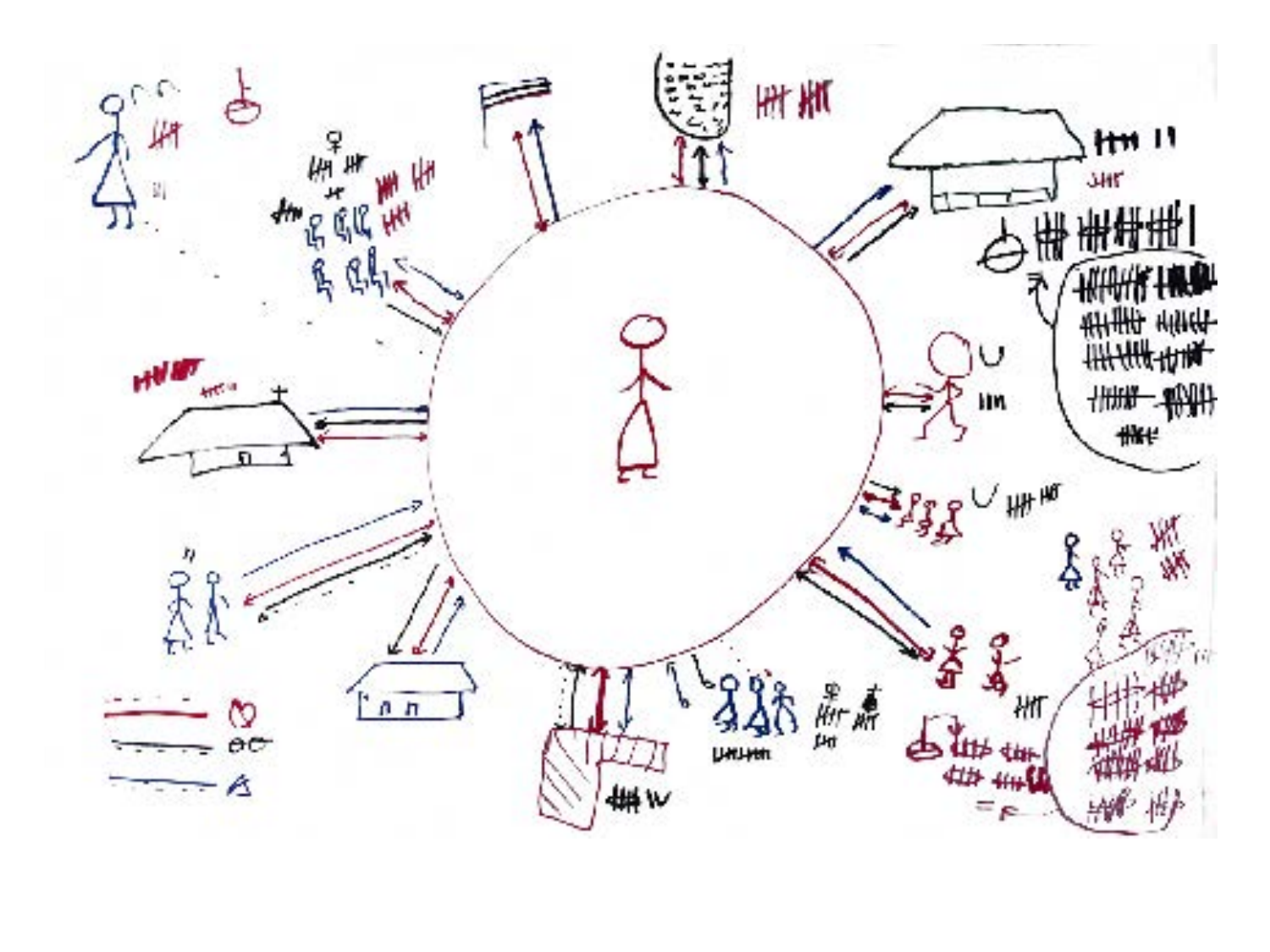

*Building the strength to move towards our vision and grow our business begins with ourselves and those close to us.* 

*Micro-finance loans on their own are unlikely to meet all our production, investments and consumption needs. We need to look at all our other economic and also social relationships. This will enable us to increase savings and work with others. This will enable us to use loans more efficiently so that they really help ur business to grow and we do not become bound in a downward debt spiral.*

# **STEPS**

Draw the Financial Empowerment Map on the next double page of the notebook diary. Use the book horizontally. Start in pencil first and then add colour.

Remember to put your name and a date.

*This map is your own private personal map. You will not have to share it with anyone. It is important you feel free to put on it personal things so you can work them through.* 

*Equally you should not try to look at anyone else's map unless they clearly show it to you.*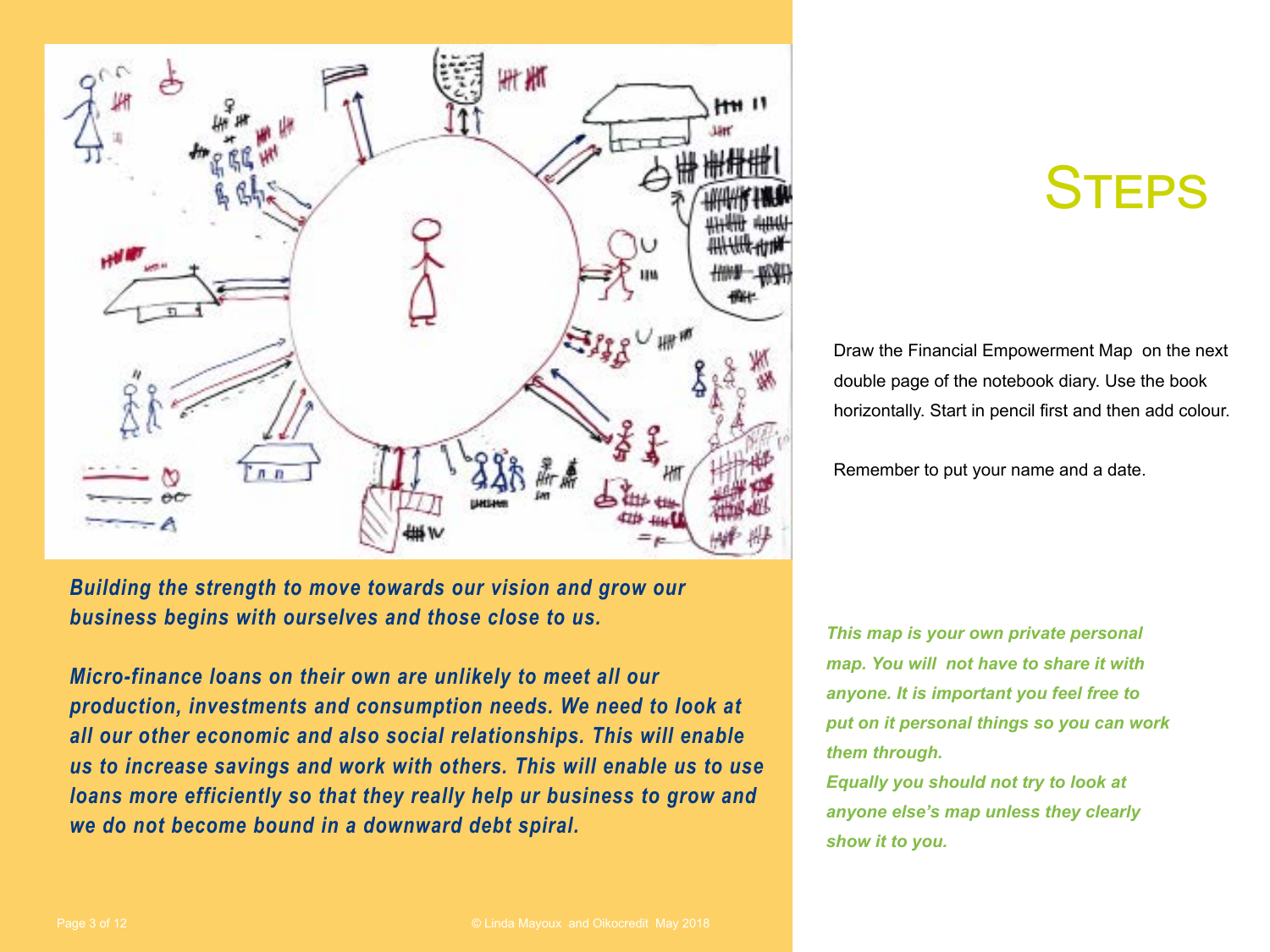

*Who am I? How is my business?* **19** *invest?* **Do you feel over-indebted or not?** 

*How do I want to be?* Think about how you would feel and look if you are happy in your vision. Will you be thin or fat? Long hair, short hair? What sort of clothes? What will you be doing? Will you have increased education? Draw that image in the centre of the sheet of paper. Have fun with the drawing so it inspires you for the future.

**How is my business?** What type of business? What assets do you have? Is your business thriving or not? Are you able to save and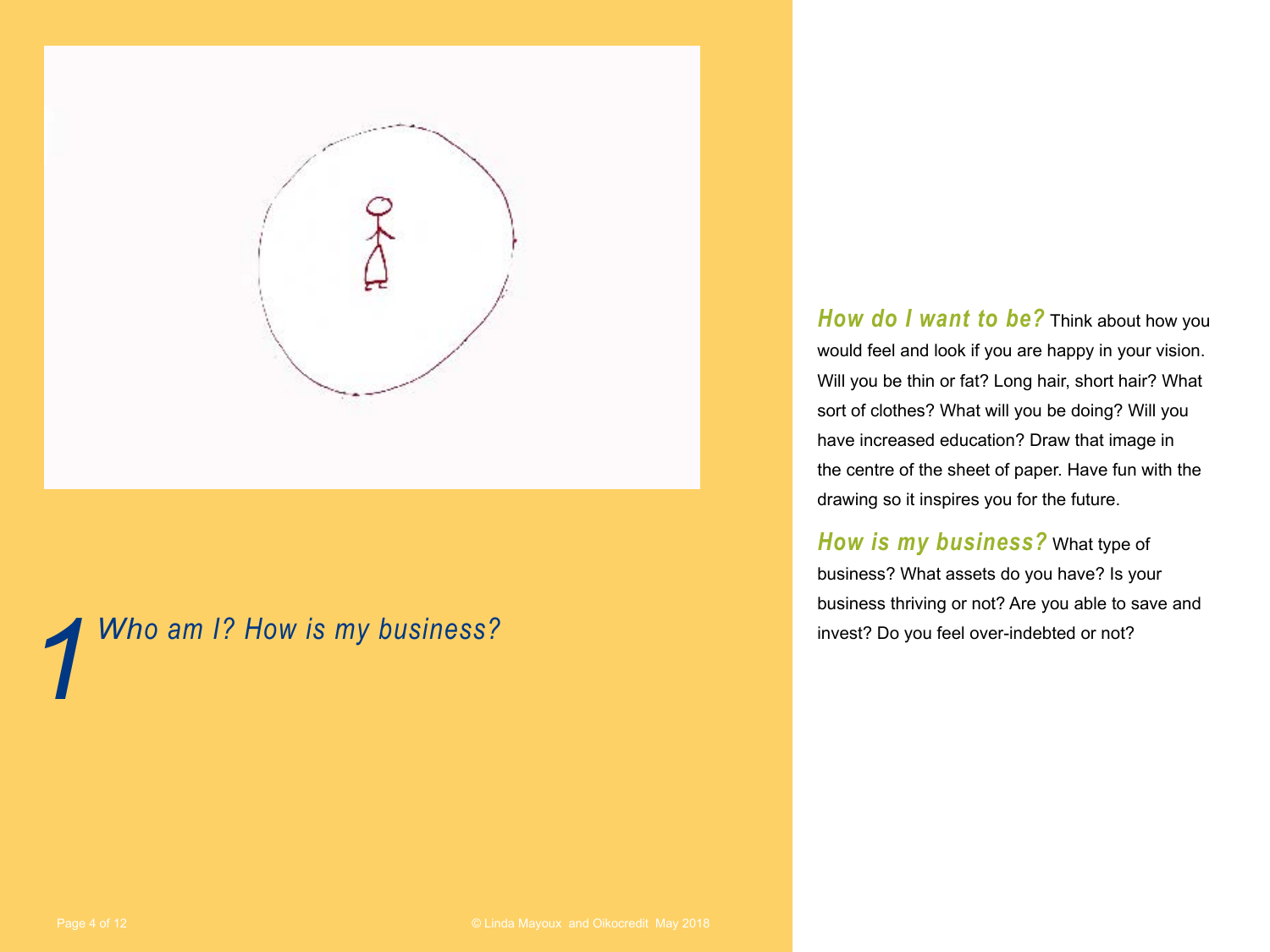

*2 Who is important in my business?*

#### *Who is most important in my*

**business?** Draw around you the people who are 'important' for your business; working outwards from the centre. Include:

- your family - whether they help or benefit from your business.

- any other dependents or relatives, friends and neighbours you give money to or receive money from.

- moneylenders, people in the market, people with whom you do business.

Draw those who are most important larger, those who are less important should be smaller. Put those people who live close, or who you see often closer to your circle. Those who live far and are difficult to contact further away.

#### *What institutions are important to*

*me?* now think of all the types of institution, organisation and group that affect your business eg government, church/mosque, MFIs, bank, cooperative, savings group etc.

Make sure you draw everything in different colours, shapes, sizes etc so you can recognise them later. Put those things that are important to you - do not just copy.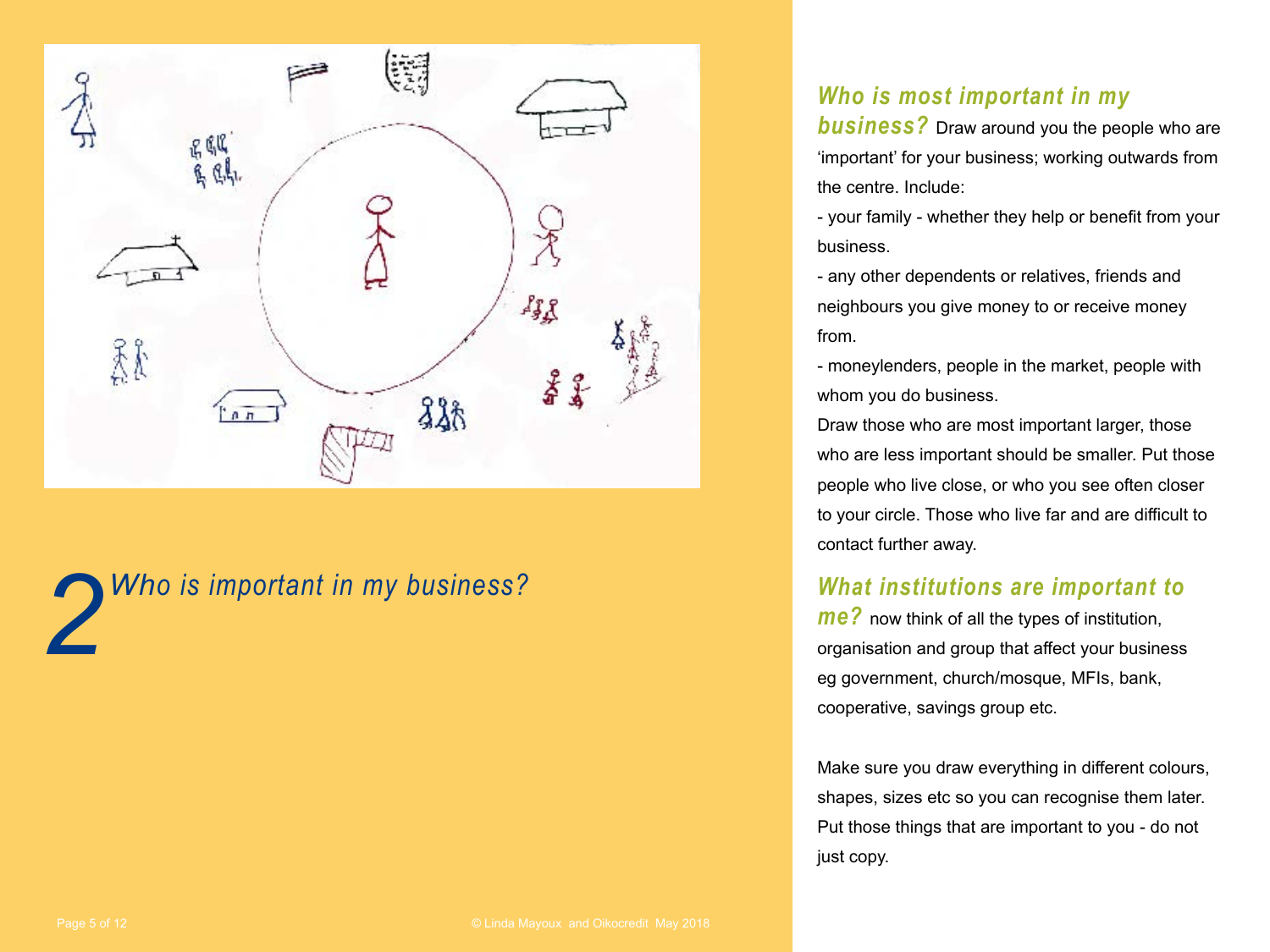

*3 Why are they important?* 

Now map the social/emotional relationships, economic and power relationships as arrows radiating from or to yourself, or between other people on you map. Use different colour lines and symbols for:

- **social/emotional relationships (red for love):**  Who do I feel closest to? Who do I love most, and who loves me?
- **economic relationships (black for current business):** Who has money and resources - and do they give them to me? Or do I give to them? Include all loans, savings and investment - put interest rates on loans and amounts of cash flows (you can write these to include detail)
- **power relationships (blue for things we don't want):** Who has most power? Am I frightened of them? Do I have power over them? With some people and institutions there may be all these three types of relation.

#### Think about:

- direction of the arrow are things one way or mutual?
- strength of the relationship stronger relationships should be a thicker line. Weak relationships a thin or dotted line.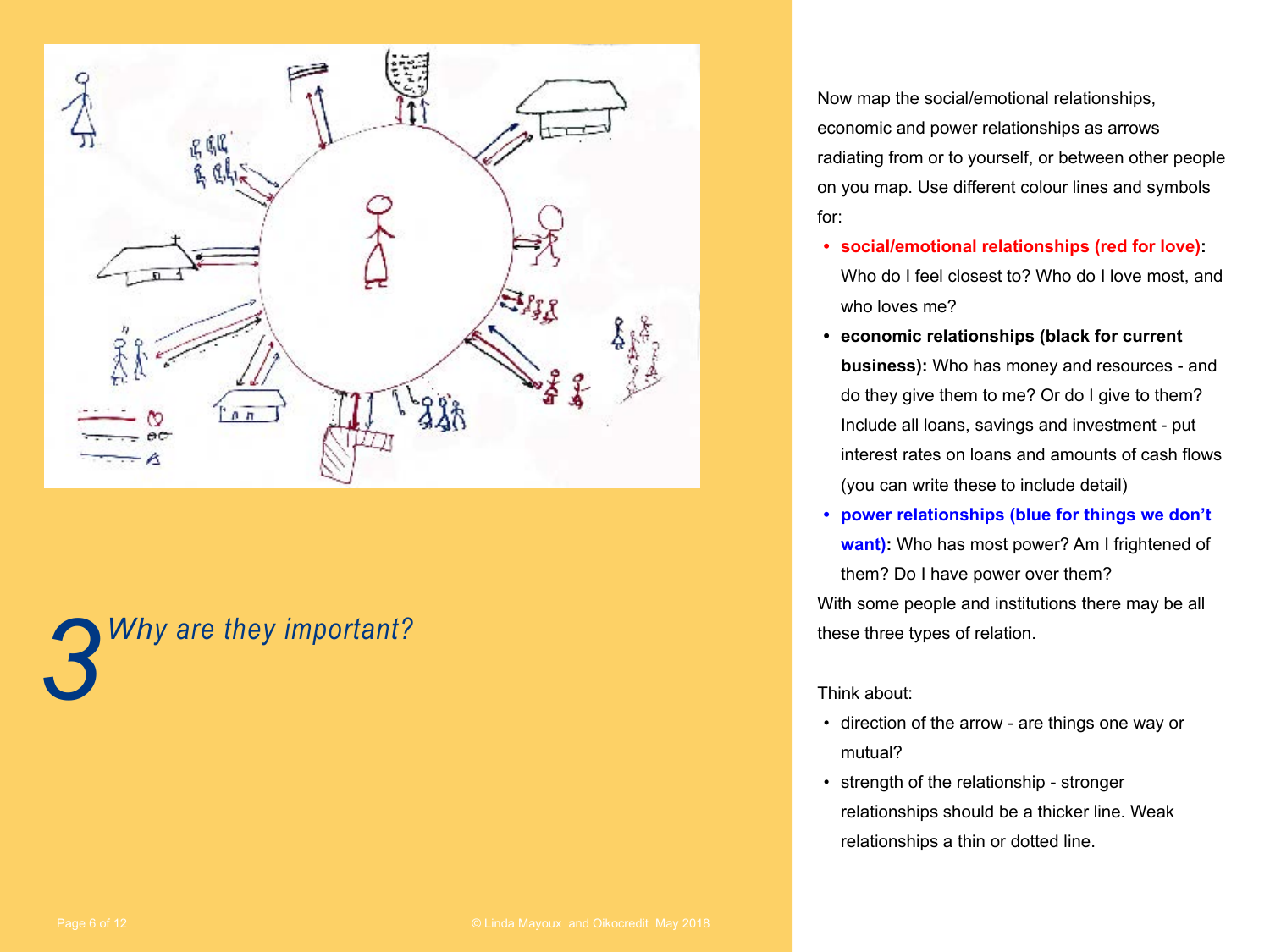

# *4 What do I want to change?*

#### *which relationships are good for my business and want more of?* Which 5

relationships are most productive? Which ones do you want to strengthen? Are there any new relationships you would like to make eg collaborating with family, friends or neighbours? Mark these with 1-3 smiley faces.

#### *which relationships are bad for my business and want to change?* Which

5 relationships are most damaging? Are these relatives and friends you love and who demand money or credit? Are they people or institutions you owe money to? Who charge to much interest? Are they people who have a lot of power over you? Mark these with 1-3 sad faces.

#### *economic relationships* Looking at economic relationships in particular - how would I want to change these? Put actual figures and calculation.

What are the implications for the purpose, size and type of loan I thought I needed from the MFI?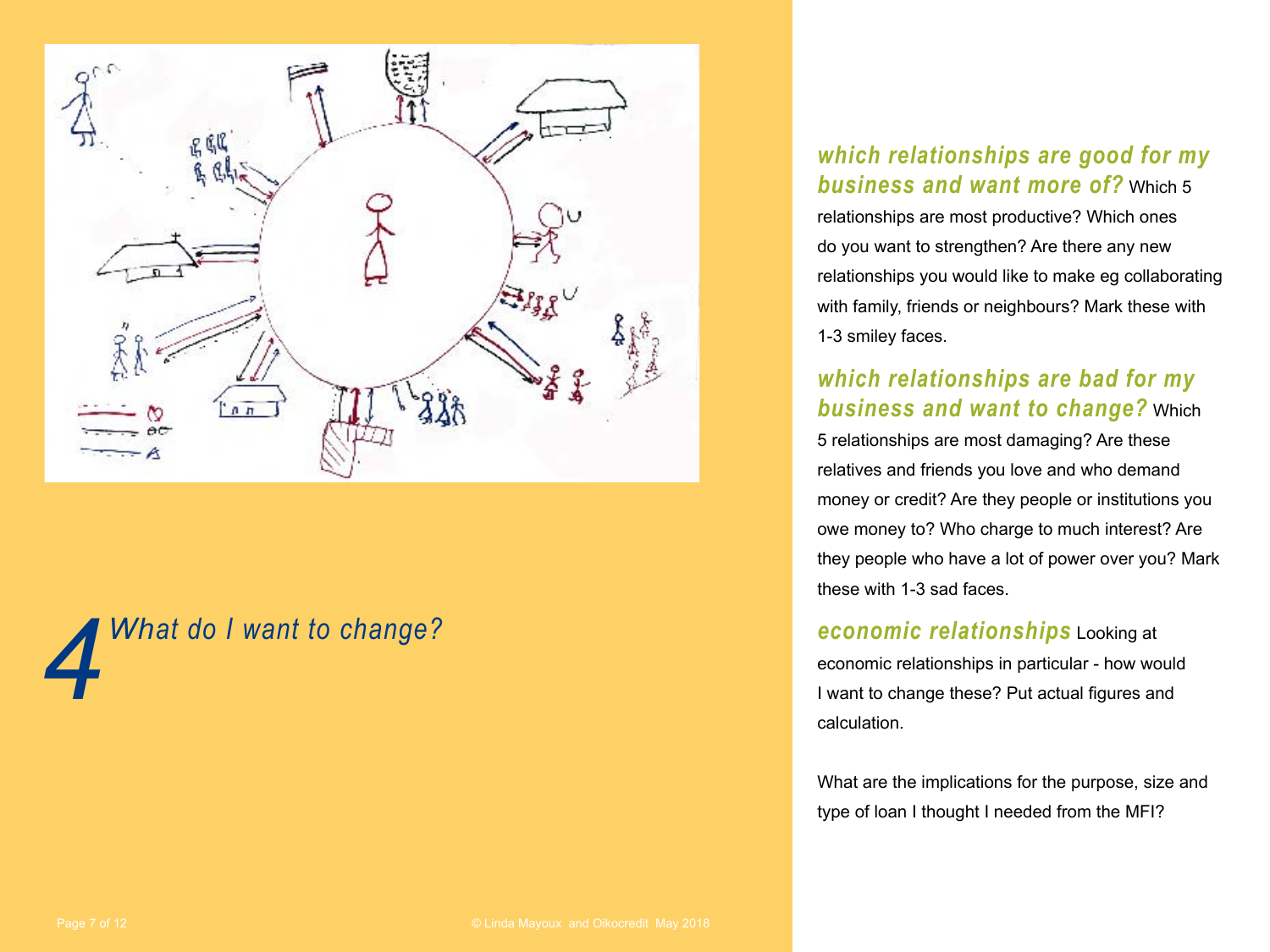

*5 Can sharing the FALS tools help that change?*

The Vision Journey and other tools you are learning here might help you to bring about some changes if you share them with people around you. Think about:

*who do I want to help?* who might benefit from the tools - if I help them, people I love and care for may not need to take so much of my money, and if they are doing well we could collaborate and they may also help me in future. Also it will just make me feel good and increase respect for me in the community.

*who do I need to change?* who prevents me from advancing. If people in the family, neighbours and competitors also learn to vision and plan and have new ideas, they may stop putting obstacles in my way and start to support and collaborate with me. Even if I cannot approach them directly because they will not listen, maybe a mutual friend or relative could act as go-between if I share what I am learning with them.

Put a sign for teaching/or a particular tool next to 3-5 people you want to help and 3-5 people you want to change in the next 3 months, and select at least 2 of these to share with immediately on your return home from this workshop, or at least within 1 week. Think who they also in turn could share with.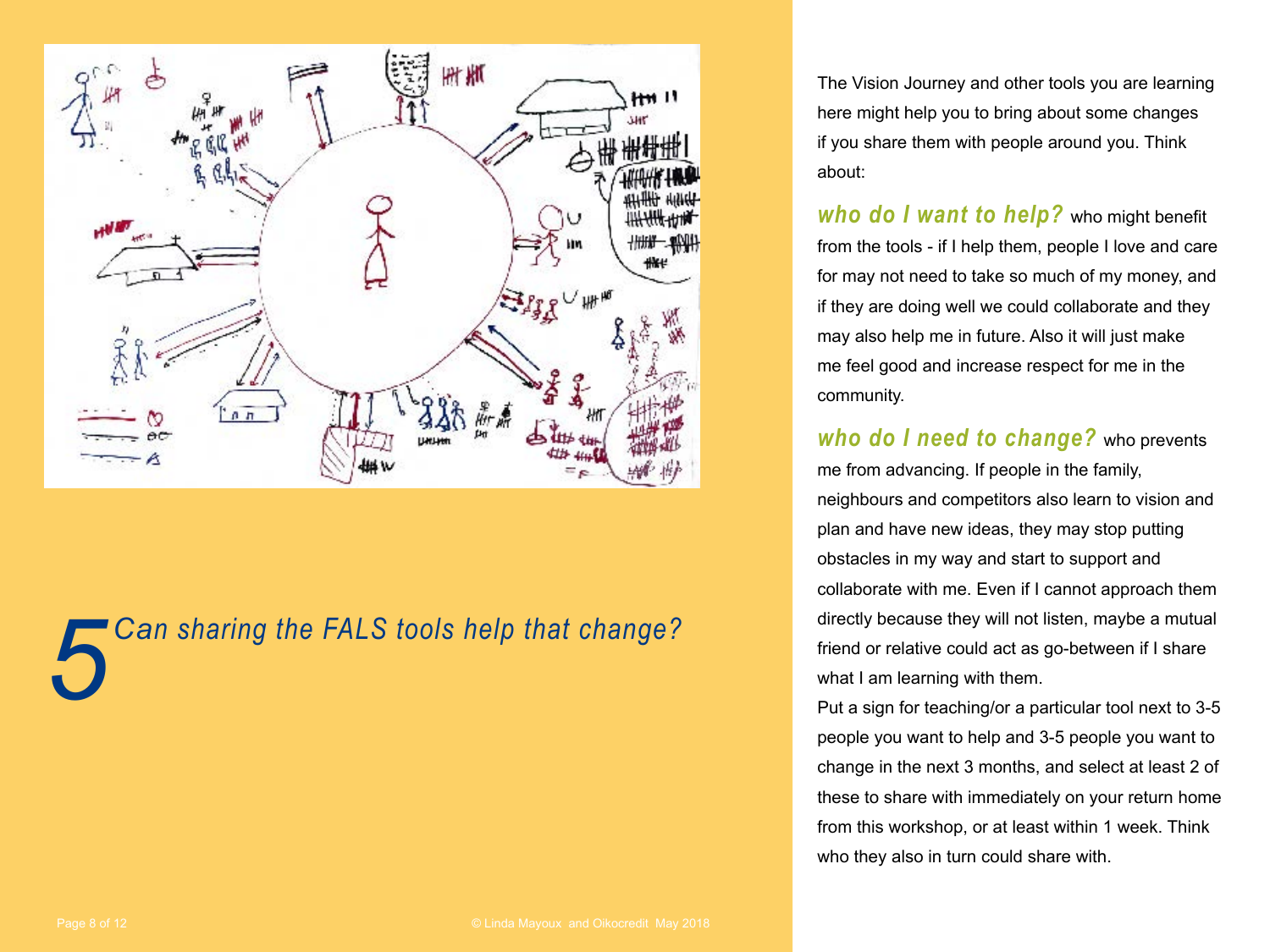

**6** Share with your network and become a leader of change in a 'pyramid marketing system' *change in a 'pyramid marketing system'*

It is important that you yourself are happy and successful. Then others will want to come and learn from you.

Do not worry too much initially about quality of the diagrams - do not scare people off. Focus on the information and things they can learn about their business.

Focus first on the easy people - those who will quickly listen and support you. Then you can build a network of people quickly. Once there are other people around you learning the tools and advancing many more people will want to come and learn. Then the whole community will advance - and the markets for your business will grow.

If people do not want to listen, do not insist or waste your time. If you make a nuisance of yourself and push when you are not welcome you will become sour-faced and stressed, then people will not come.

Remember to ask those people you share with to also share with others - you are aiming at a 'pyramid marketing' spider web map, not a map where you yourself have to go to very many people. If you share with at least 5 people, they each share with 3 people who share with 3 others who share with 3 others... makes 135!!!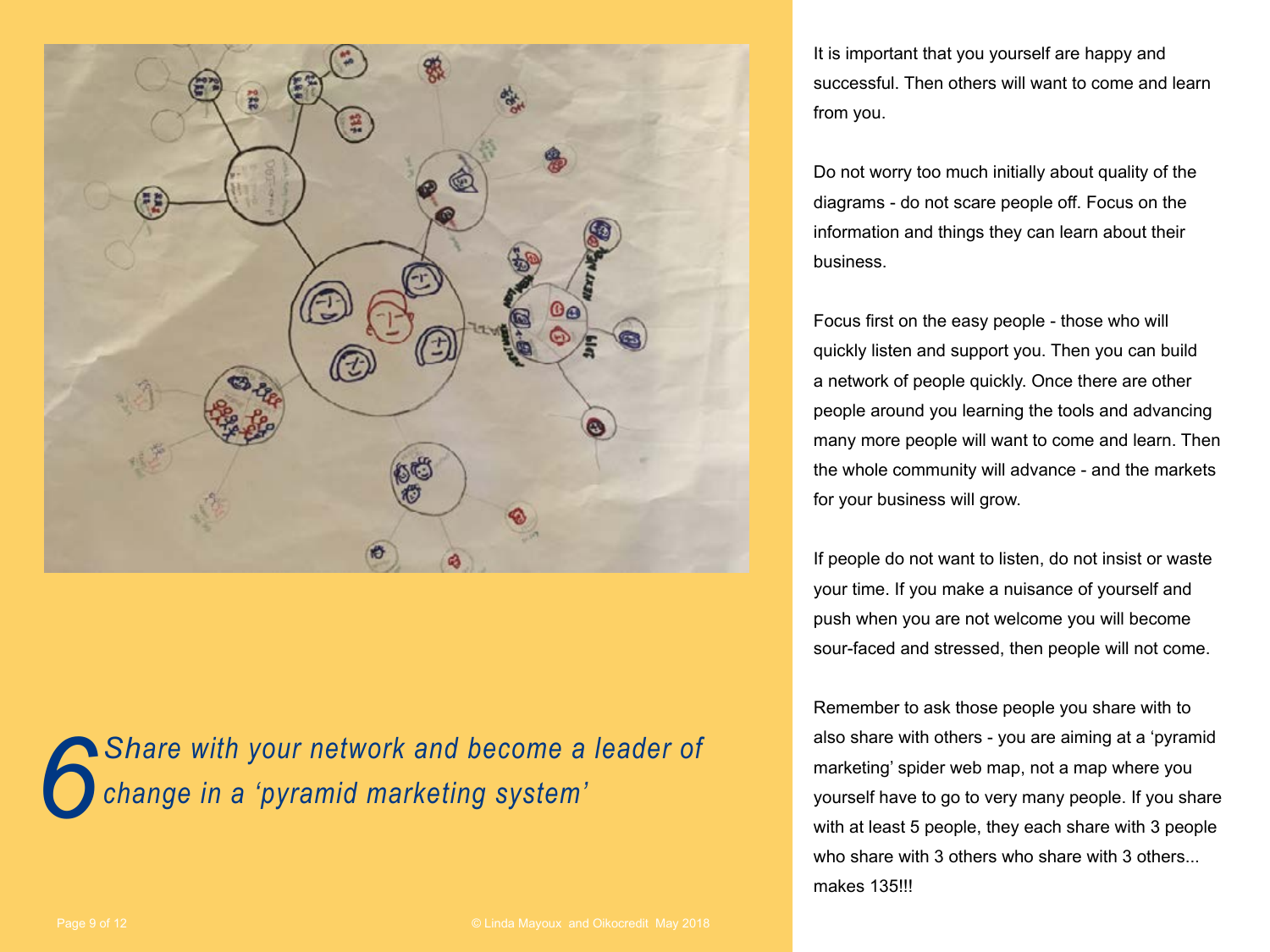

*Track on your leadership spider map 7 <b><i>Track on your leadership spider map To share transport costs? To share transport costs? To lobby for better facilities in the market?* 

#### *Who have I shard with? Which tools?*

Use the same colour-coding:

- red are for ripe fruits or achievements
- blue for those who will listen so I do not waste my time
- green are for those still in process

As far as possible also track who they have shared with.

#### *Are there people in that network with whom you can collaborate for business?*

- For sharing business ideas to innovate and diversify?
- To buy supplies in bulk?
- To market together to more distant and profitable markets where bigger amounts are needed?
- 
-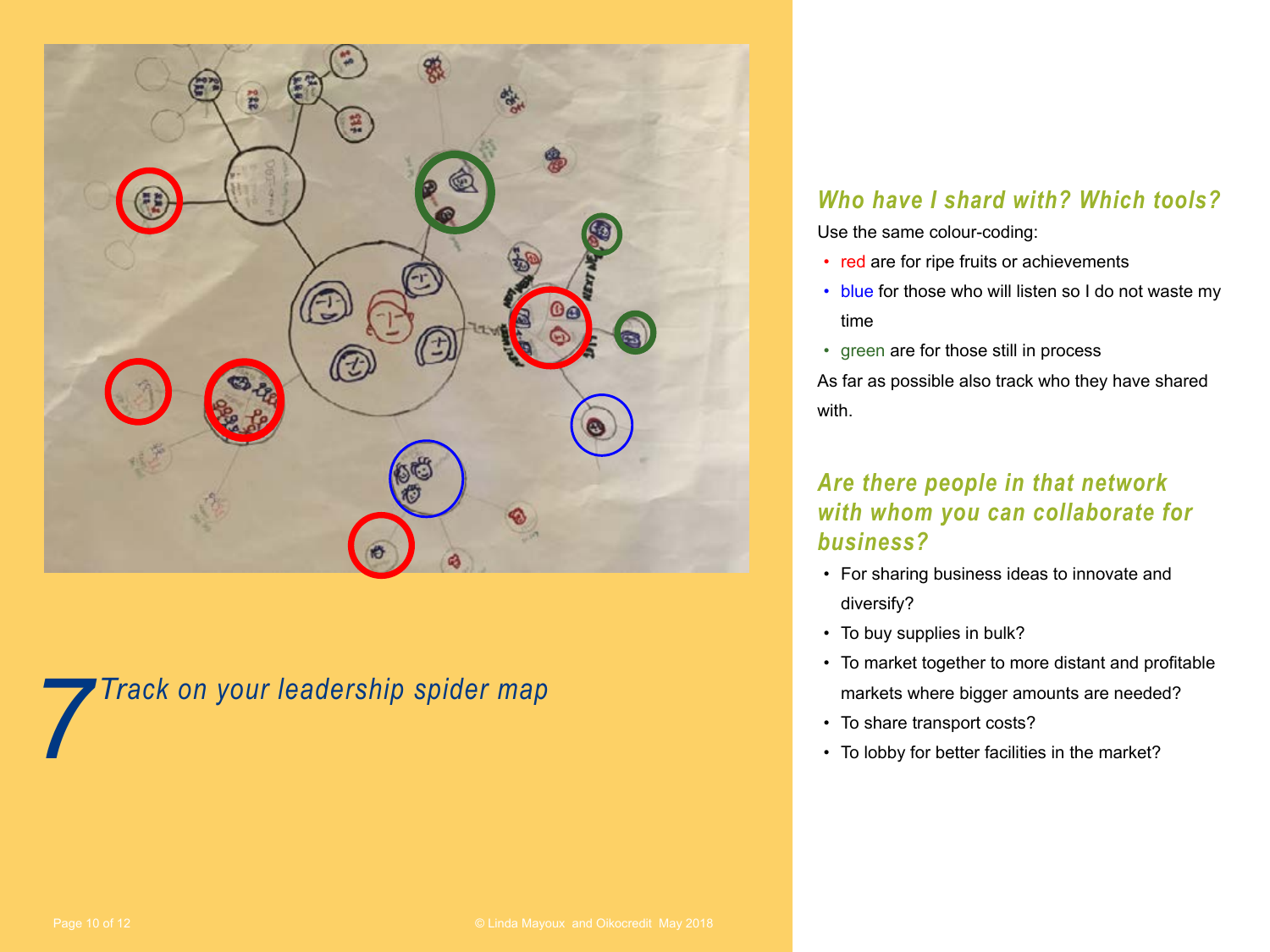# MFI : Financial ACTION LEARNING **SYSTEM**

## Loan officer monitoring

The loan officer should not look at the financial empowerment map - it is personal and private. If there are repayment problems and it is suspected that the client is over-indebted and/or having to support many other people, then they can ask the client to look at their and think about how their financial relationships can be improved.

The loan officer could be asked to track the peer sharing on the leadership spider map if there is no other way of collecting this information. But this is better done by groups or the SPM staff because they have more time, and can give follow up support.

## SPM monitoring

The loan officer should not look at the financial empowerment map it is personal and private. The maps can provide a basis from which clients can give information on real challenges eg moneylending and over-indebtedness, violence etc. But this is better collected through clients transfering these issues to their Business Challenge Action Tree and Financial management Calendar.